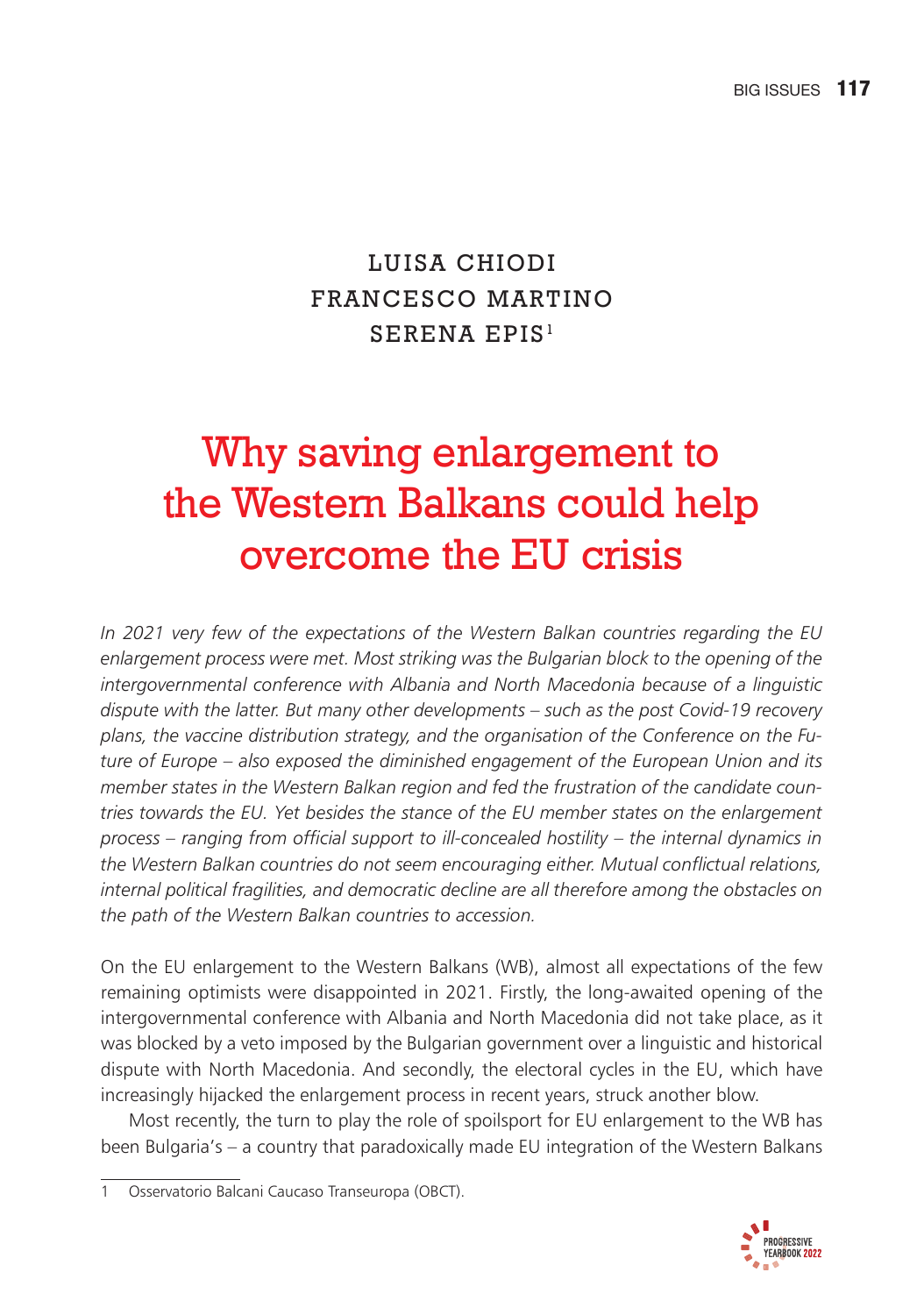a priority in its rotating EU presidency semester in 2018, and whose capital gives its name to the 'Sofia Declaration' that is associated with the latest attempt to relaunch the EU enlargement process. Hopes are now pinned on the new government in Bulgaria to take the responsibility for an agreement with North Macedonia and to allow North Macedonia's EU accession process to move forward because since 2020 Bulgaria has been overwhelmed by prolonged political instability, which in 2021 led to three early elections within a few months of each other, the last being in mid-November.

Next time it might be the turn of Croatia or Denmark to play the role of spoilsport for EU enlargement, given these countries' regional disputes or rather political hostility towards the enlargement policy itself, or given other factors such as fear of immigration from the six Western Balkan countries (WB6). Indeed, fear of immigration has already delayed visa liberalisation for Kosovo because the EU Council again denied it in 2021, despite the European Commission recommending visa liberalisation for Kosovo's citizens since 2018. Currently, Kosovo is the only Balkan country whose nationals need a visa to enter the Schengen area – and this is mainly due to the opposition of France and the Netherlands over fears of mass migration, corruption and organised crime.

 And as if this political hostility to EU enlargement was not enough, the main political event of 2021 for the relations between the European Union and the WB countries, the EU-Balkan summit held in Brdo pri Kranju in October under the Slovenian presidency of the EU Council, revolved mostly around the idea of downgrading the EU accession process to a mere European 'perspective'. For a moment, it seemed as if the concluding document would not even include the term 'enlargement' – and even if this risk was eventually overcome, it illustrates the political drift of the entire process.

Over time EU enlargement, which used to be an eminently technical and well-defined process led by the European Commission has turned increasingly political, with many negative effects

The Slovenian presidency of the EU Council undoubtedly began under a bad omen because in spring 2021 a 'nonpaper' started circulating that argued for a 'political reorganisation', or more precisely the redrawing of the borders in the region. This non-paper was unofficially attributed to the Slovenian government and it sparked great controversy in the region and beyond as it argued for the dismembering of Bosnia and Herzegovina (BiH), with its biggest chunks going to a 'Greater Serbia' and a 'Greater Croatia', and for the unification of today's Albania and Kosovo into a 'Greater Albania'.

Over time EU enlargement, which used to be an eminently technical and well-defined process led by the European Commission (EC), has turned increasingly political, with many negative effects. A few years ago, member states started questioning the validity of the EC evaluation of candidate

countries because the member states were reluctant to consider the WB countries as future EU member states. The situation then worsened with the nomination of the former Hungarian ambassador to the EU, Olivér Várhelyi, as new Commissioner for Neighbourhood and Enlargement in 2019. Already the assignment of this portfolio to Hungary, whose government



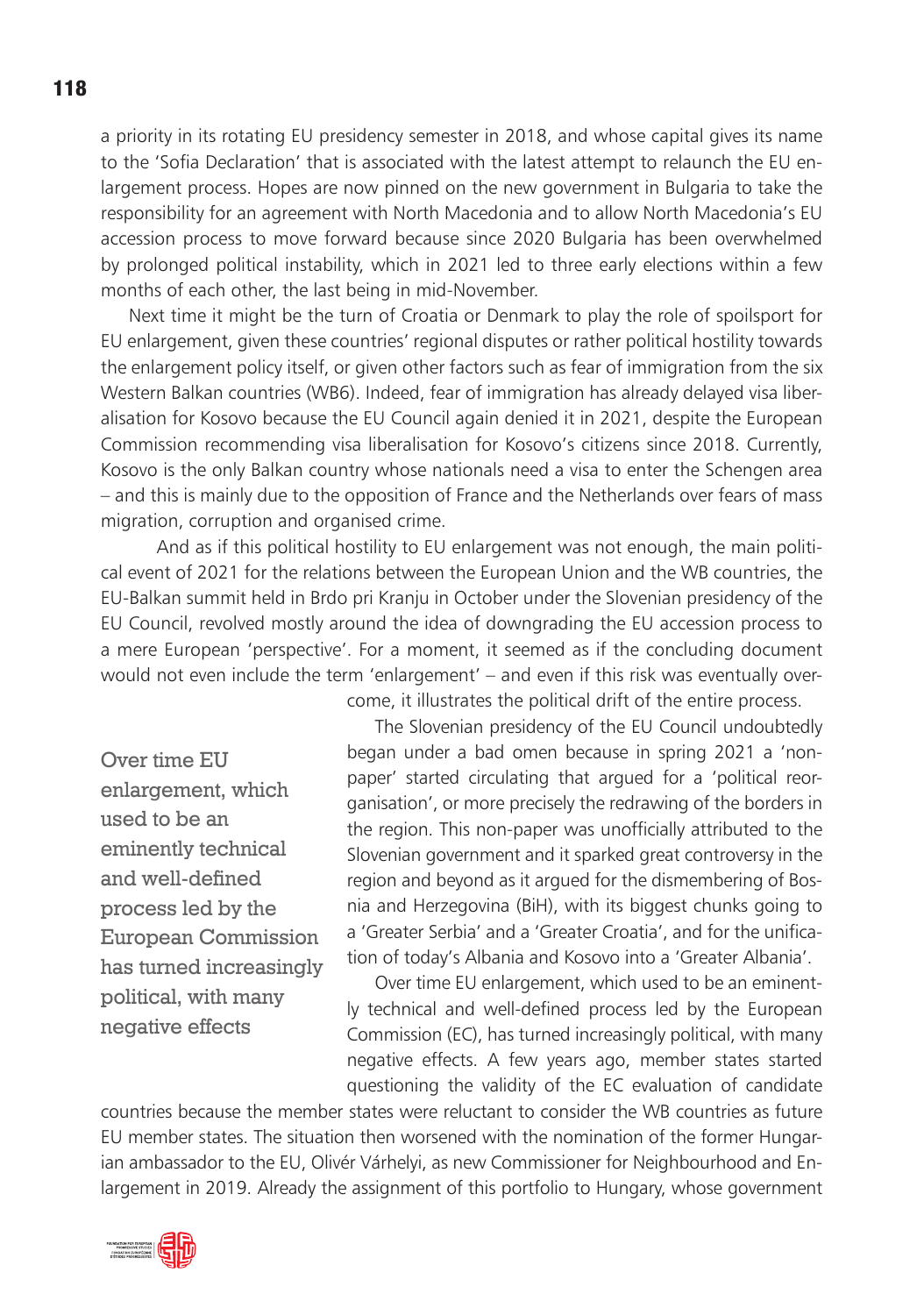has developed increasingly tense relations with the EU institutions, was a sign of the limited consideration given to the post. Furthermore, the first Hungarian candidate, László Trócsányi, was rejected by the European Parliament for his anti-migration stances that were in line with those of Viktor Orbán's government. But even after Várhelyi received the European Parliament's green light, a certain air of suspicion remained about his political autonomy from the Hungarian premier.

What is more, the reputation of the commissioner has not improved with time. Indeed, the EC's annual reports on the progress of the WB6 towards accession are no longer considered as objective analyses of the enlargement process, or as aimed at addressing its shortcomings. A few years ago, this delegitimisation could be attributed to member state hostility towards enlargement. Today, however, the delegitimisation is rather due to the commissioner's political role. As major international media have reported, EU officials, diplomats and MEPs have questioned, for instance, the evaluations of the EC's report on Serbia's improved democratic standards, and have instead highlighted that independent watchdogs actually report the opposite.<sup>2</sup>

Despite its great expertise in the field, the EC Directorate-General for Neighbourhood and Enlargement Negotiations (DG NEAR) is now awash with frustrated civil servants, who are humiliated by their political head, and who are struggling to regain terrain, concerned that their work will not be appreciated for what it is and for what it used to represent.<sup>3</sup>

#### The burden of non-EU membership

But the enlargement process has been troubled by more than electoral cycles in the EU member states and a contested commissioner. In the last month, at least three other topical issues have confirmed the EU's diminishing commitment to the WB region: the post Covid-19 recovery plans, the vaccine distribution strategy, and the organisation of the Conference on the Future of Europe.

In July 2020, the European Union adopted the NextGenerationEU and related Recovery and Resilience Facility – unprecedented economic packages aimed at supporting the EU in its post-pandemic socio-economic recovery. The exclusion of the WB6 from these packages was a major political blow for the region, exposing the cost of not being part of the EU.4

In the last month, at least three other topical issues have confirmed the EU's diminishing commitment to the WB region: the post Covid-19 recovery plans, the vaccine distribution strategy, and the organisation of the Conference on the Future of Europe

<sup>4</sup> Klaser, K. (2020) 'Pandemia, Recovery Fund e Balcani Occidentali: i costi della mancata unione', OBCT, 5 August (www.balcanicaucaso.org/aree/Balcani/Pandemia-Recovery-fund-e-Balcani-occidentali-i-costidella-mancata-unione-204141).



<sup>2</sup> Wanat, Z. and Bayer, L. (2021) 'Olivér Várhelyi: Europe's under-fire gatekeeper', Politico, 5 October (www.politico.eu/article/oliver-varhelyi-eu-commissioner-enlargement-western-balkans-serbia-humanrights-democracy-rule-of-law/).

<sup>3</sup> Ibid.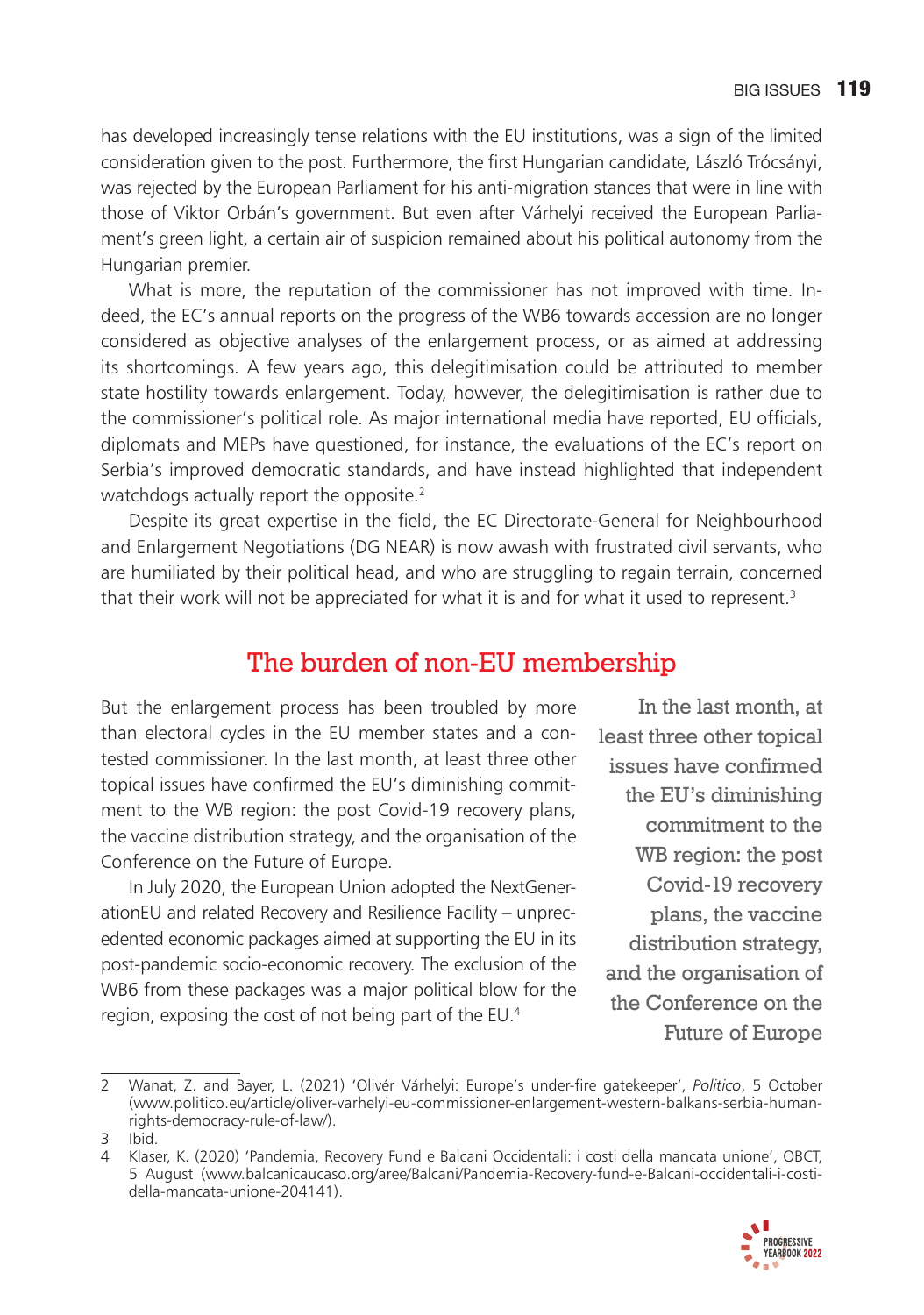In October 2020, the EC approved an aid package of around  $\epsilon$ 9 billion for the WB6. alongside a package for member states. However, the package for the WB6 was approved at a later stage and the sum allocated was much smaller than that the for the member states. Indeed, the grant offered to one EU member state alone, Croatia, was €6.3 billion, which was almost two thirds of the sum allocated to the entire WB region.

A second turning point that illustrates the diminishing European engagement is that of the WB6 being left out of the EU solidarity mechanisms to secure vaccines against Covid-19. The hard-hit WB6 are instead expected to obtain supplies through the World Health Organization's scheme (COVAX), which has proved to be slow and ineffective. Taking advantage of the situation, Russia and China have set up successful 'vaccine diplomacy', donating their own supplies to strengthen their position in the WB region. Indeed, Serbia's President Aleksandar Vučić publicly accused the EU of 'selfishness', and Serbia then engaged in its own 'vaccine strategy', sharing the doses it received with the citizens its neighbouring countries.

Once they obtained a sufficient number of doses, however, the WB countries were not then able to achieve high vaccination rates. Instead, the WB6 followed the path of other South-east European member states, where a large part of the population refused to be vaccinated due to their scepticism about its benefits, a widespread distrust of institutions, and a flood of misinformation surging primarily through social media. Unsurprisingly, the low vaccination rates and inefficient health systems in the WB6 led to a fourth wave of Covid-19, which is now taking a heavy toll on most of the region.

Furthermore, the widespread frustration at the EU's diminishing engagement with the WB6 grew even stronger when it became clear that the WB region was again not taken into account when the EC launched the Conference on the Future of Europe in May 2021. The fact that the Balkan countries were not included as participants in this Europe-wide debate on the future of the EU was taken as confirmation that the European perspective of the WB region is severely compromised. Attempting to rectify the EU's clumsy exclusion of the WB from this conference, the Slovenian presidency of the Council of the EU invited the WB partners in October to attend the second plenary session of the conference as quests. A number of other governmental and non-governmental conferences were consequently organised with high profile EU leaders, relaunching the discussion on the future of enlargement. Yet the damage had been done.

#### Regional challenges

If member states' stances on enlargement do not make the situation look encouraging, it looks even worse when considering the current dynamics in the Western Balkans. In 2021, the general political situation degenerated in the weakest of the Western Balkan countries. Kosovo's conflictual relations with Serbia thus escalated further in September over the issue of mutual freedom of movement for the citizens of both countries, in what became known as the 'registration plates crisis' – Pristina's decision to introduce reciprocity meas-

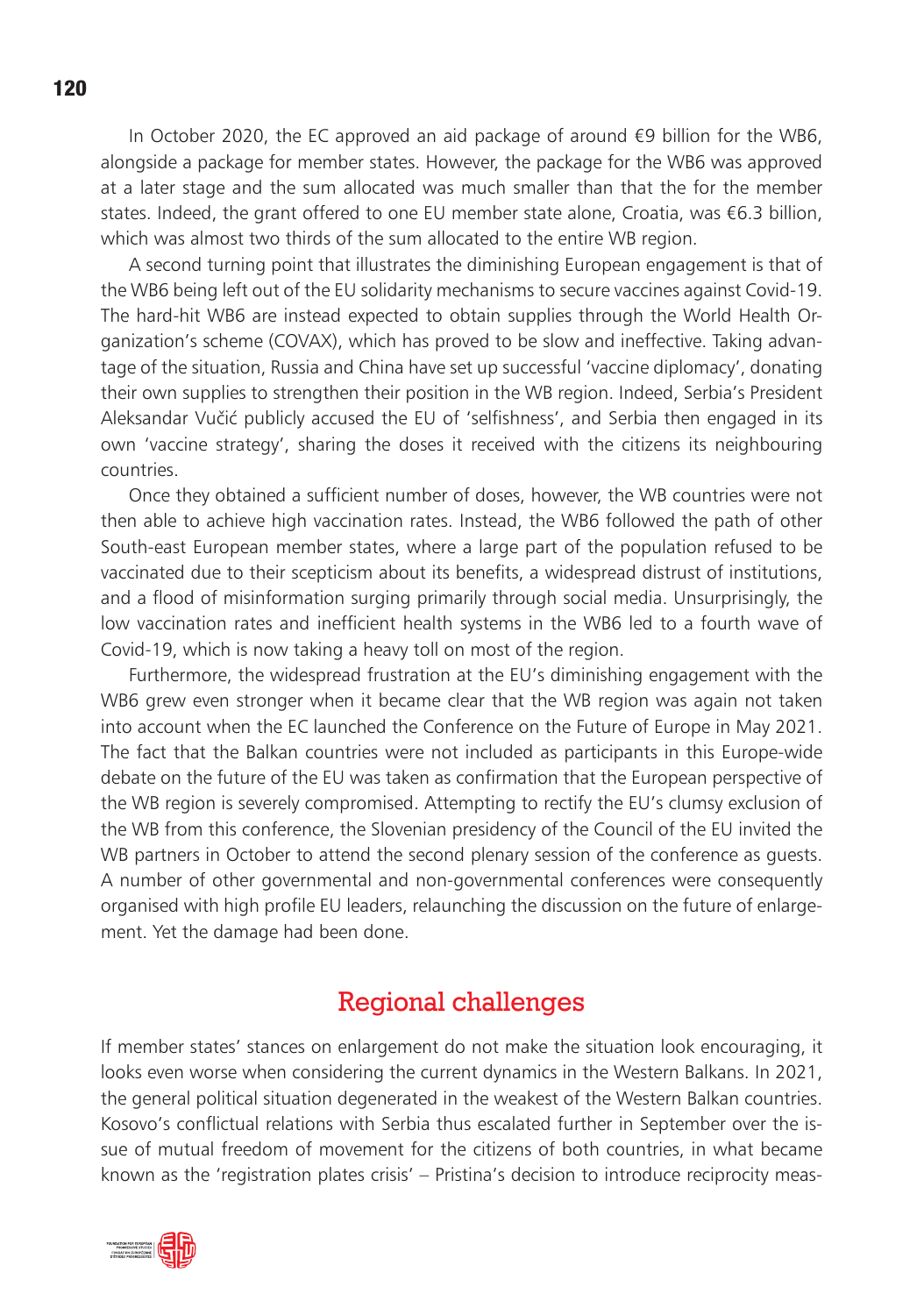ures, and to compel Serbian drivers to buy temporary registration plates (as Kosovo drivers were already forced to do based under previous agreements). This decision sparked violent protests, especially in the Serbian-majority Northern Kosovo, and the intervention of the Kosovo special police was then required, as well as the mobilisation of certain units of the Serbian army, which were deployed along the border. The escalation in tension was finally stopped thanks to the intervention of Washington and Brussels. The worst was avoided, but the incident proved that the tension between Belgrade and Pristina remains high, and that the road to a future normalisation of the relationship is still long and full of uncertainties.

Currently, five member states – Cyprus, Greece, Romania, Slovakia and Spain – do not recognise Kosovo as an independent state. This situation makes Kosovo's European perspective particularly complex. The fact that both the High Representative of the Union for Foreign Affairs and Security Policy Joseph Borrell – who comes from Spain – and the EU Special Representative for the Belgrade-Pristina Dialogue, Miroslav Lajčák – from Slovakia – come from member states that do not recognise Kosovo as a sovereign state, creates specific embarrassment in Pristina and reduces the space for the EU to intervene effectively to mediate between the parties.

In the case of Bosnia and Herzegovina, the political stalemate around the need for constitutional reforms has deepened to the point that many commentators now fear risks of a new armed conflict. The tensions particularly spiralled in July 2021, when Valentin Inzko, the outgoing High Representative for BiH, used his prerogatives to criminalise the denial of war crimes, such as the Srebrenica genocide. Unsurprisingly, his decision was met with strong hostility from Milorad Dodik, the leader of the Serbian-majority Republika Srpska, who is now threatening to withdraw the entity from state-level institutions, including the judiciary, military, and tax administration – a move that would effectively bring the country to the brink of dissolution.

In Bosnia and Herzegovina, the political stalemate around the need for constitutional reforms has deepened to the point that many commentators now fear risks of a new armed conflict

Politically fragile and humiliated by the absence of progress on EU accession, despite repeated EU promises of this, the Macedonian government – led by Social Democrat leader Zoran Zaev – took a hard blow in the local elections in the autumn, losing the capital Skopje and most of the main cities. The unexpected defeat has opened a new political crisis for the country, and this is exacerbated by the looming risk of a severe energy crisis just at the onset of winter.

Among the so-called 'front runners' for EU accession, the only encouraging signs in 2021 were offered by Montenegro where, despite significant tensions, the new government managed to carry on the transition after three decades of political dominance by the president, Milo Đukanović. During the summer, the government in Podgorica actively sought the EU's help to address Montenegro's consistent debt towards China, which has been built up by the Đukanović-led former executive to finance a controversial highway project.

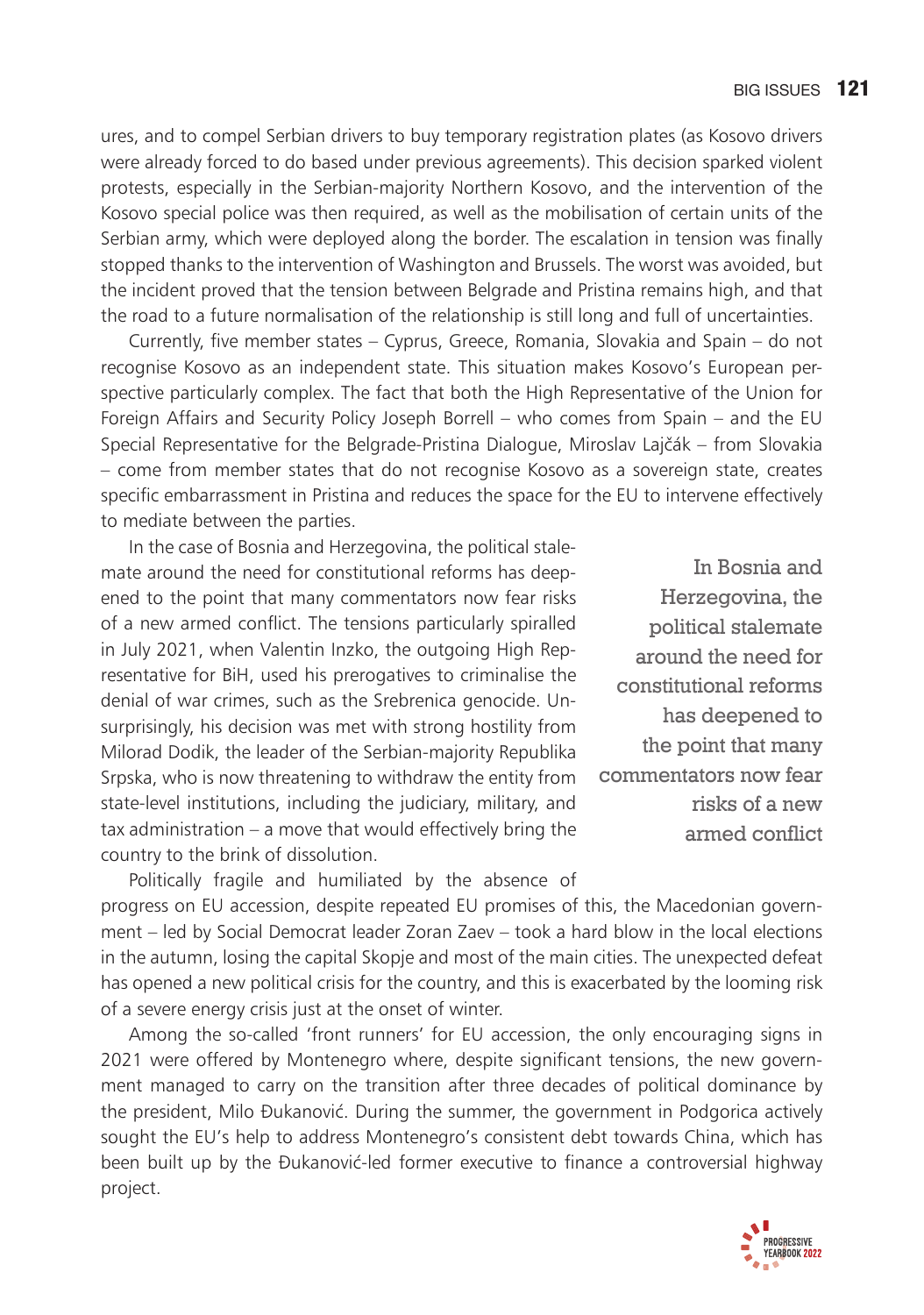By contrast, Serbia is heavily criticised by civil society for its democratic decay under the rule of Aleksandar Vučić, although the EC progress report highlights this country's situation as slightly improving. The contested 2020 parliamentary elections in Serbia have left the parliament almost without opposition, mainly due to the boycott of opposition parties. Vučić has therefore decided to schedule early general elections for next spring, along with the presidential and administrative elections in Belgrade, believing that this will strengthen the government's power at all levels.

Freedom of expression is a grave concern in Serbia, with journalists' organisations regularly denouncing pressures and different kinds of threats

Freedom of expression is a grave concern in Serbia, with journalists' organisations regularly denouncing pressures and different kinds of threats. In August, Twitter started to label accounts belonging to various pro-government media in Serbia as 'state-affiliated media', underlining that the Serbian state "exercises control over editorial content through financial resources, direct or indirect political pressures, and/or control over production and distribution".5 Furthermore, despite its official EU integration policy, Belgrade has strengthened its traditional ties with Russia, and has also increasingly developed its political and economic cooperation with China.

The expectation that the local progressive forces in the Western Balkans, along with civil society and think tanks, could fight by themselves against the democratic downturn in the region, and in favour of the enlargement process, has proved a dangerous illusion. Even in consolidated democracies, the imbalance of power between civil society and political elites is considerable, and this is even more the case in the context of fragile institutions, where the judiciary is not really independent from the executive or where corruption is widespread. Indeed, the lack of incentives deriving from the EU enlargement process disempowers civil society and leaves the floor to the authoritarian tendencies of WB leaders. As a consequence, civil society in the region needs to rely on financial as well as political support from abroad.

Moreover, widespread anti-EU rhetoric and disinformation feed an increasingly disillusioned public opinion in the WB region. While keeping a critical stance towards their governments, WB citizens therefore show mounting frustration also towards the EU, and this is especially true in those states where the government considers other available options, such as Russian support for Serbia, or American support for Kosovo. A recent public opinion poll conducted by the Belgrade Centre for Security Policy (BCBP) suggests, for example, that due to government propaganda, people in Serbia believe that China is the country's biggest donor – something that is far from true.<sup>6</sup>

<sup>6</sup> Euractiv (2020) 'Poll: Russia and China are Serbians' "best friends"', 23 November (www.euractiv.com/ section/politics/short\_news/poll-russia-and-china-are-serbians-best-friends/).



<sup>5</sup> Jeremic, I. (2021) 'Twitter labels numerous media accounts in Serbia "state affi liated"', *Balkan Insight*, 16 August (https://balkaninsight.com/2021/08/16/twitter-labels-numerous-media-accounts-in-serbia-stateaffiliated/).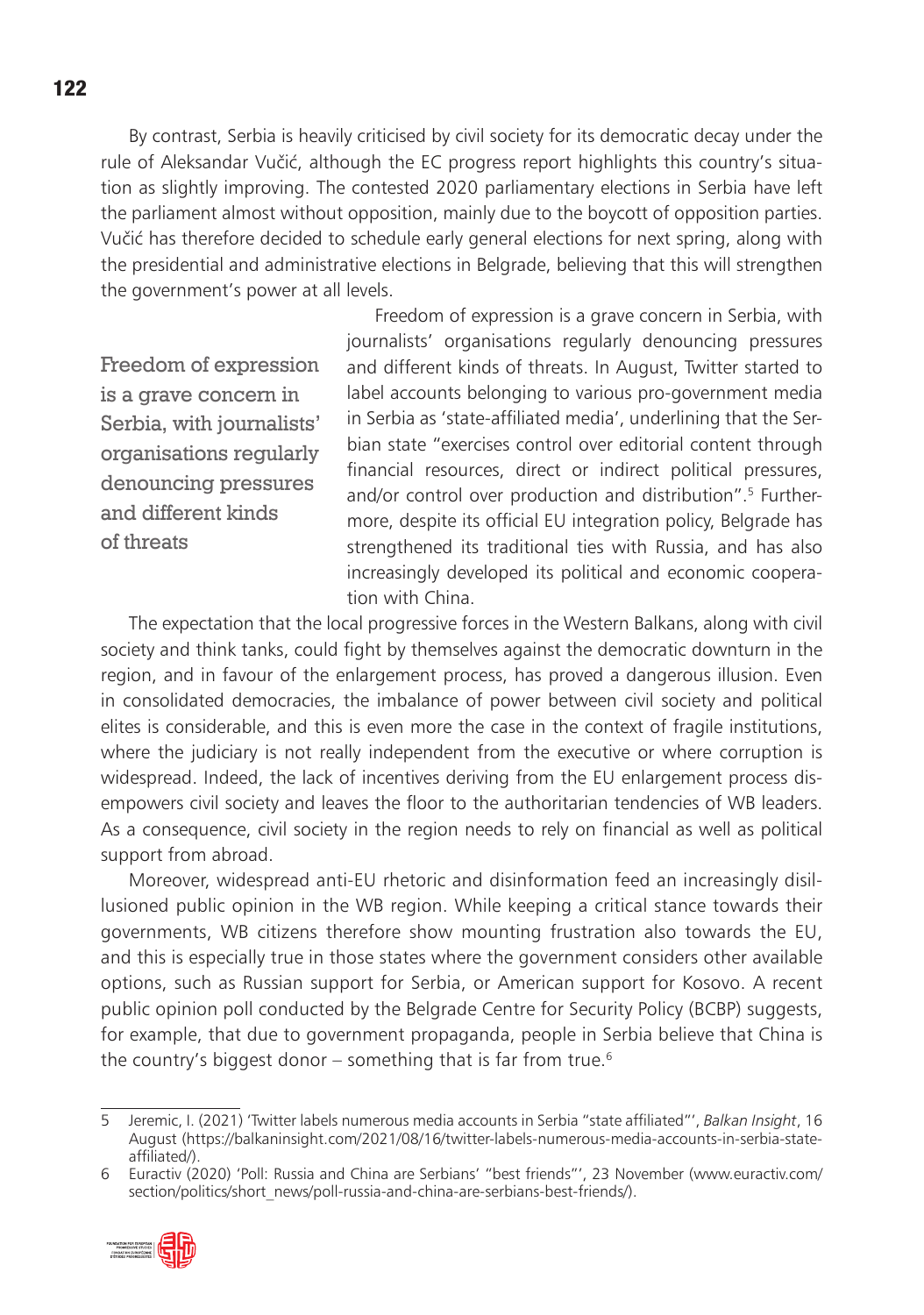Montenegro's debt default crisis is nevertheless likely to contribute to clarifying the role of China's investment in the country and in the region. In 2014, Podgorica took a \$1 billion (€0.89 billion) loan from the state-controlled Export-Import Bank of China to build the first section of a controversial highway connecting the Adriatic port of Bar to Belgrade – but the project proved to be far too expensive for Montenegro.7 When the country had to start servicing the loan in 2021, the new government asked the EU to refinance it in order to avoid a default and the risk of Montenegro falling into the Chinese 'debt trap'. The Commission eluded clear commitments, replying that "the EU does not repay loans from third parties", and instead it offered "a mix of grants, guarantees and preferential loans" from the European Investment Bank and the European Bank for Reconstruction and Development to complete the project.<sup>8</sup>

This case shows the fragilities of the WB6 public sphere where local governments, under pressure from European institutions to carry out reforms, can discredit the EU in the eyes of the population and can play at geopolitical competition with other global powers such as China and Russia. Media freedom is clearly a serious issue in the entire region and local journalists regularly complain that the EU does not do enough to support them in their difficult relationship with local governments. International NGOs for freedom of the media also agree. At the Brdo pri Kranju summit, for example, Reporters Without Borders (RWB) wrote to the Slovenian presidency of the EU Council that "although respect for press freedom is a condition for accession to the European Union, it is not on the [summit's] programme", despite the fact that "none of these countries has made any significant progress as regards freedom of the media [in 2021]".9

# Attempts at regional integration

Although the disappointment towards enlargement is widespread and regional stabilisation is still uncertain, there have also been a few positive signs in 2021. During the pandemic, the WB experienced the introduction of the so-called 'green lanes' between the EU and the Central European Free Trade Agreement (CEFTA) countries in order to facilitate the transport of food and medical equipment and to overcome border restrictions.10 Since this introduction, the European Commission, supported by the Regional Cooperation Council, has been working to build on the experience in order to make these arrangements permanent, and to adapt the green lanes to other areas of economic interest and strategic cross-border points so as to enhance the perspective of regional cooperation.

<sup>10</sup> CEFTA (2021) 'The first year of the green corridors/green lanes implementation', 15 April (https://cefta. int/news/the-first-year-of-the-green-cooridors-green-lanes-implementation/).



<sup>7</sup> PanteliÊ, Ž. (2021) 'Il Montenegro nella trappola del debito cinese', OBCT, 7 April (www.balcanicaucaso. org/aree/Montenegro/Il-Montenegro-nella-trappola-del-debito-cinese-209732).

<sup>8</sup> Strupczewski, J. (2021) 'EU says it can't help Montenegro on China loan but can on financing', Reuters, 12 April (www.reuters.com/article/us-montenegro-china-debt-eu-idUSKBN2BZ22Q).

<sup>9</sup> RSF (2021) 'Press freedom should be high on EU-Balkans summit agenda, says RSF', 4 October (https:// rsf.org/en/news/press-freedom-should-be-high-eu-balkans-summit-agenda-says-rsf).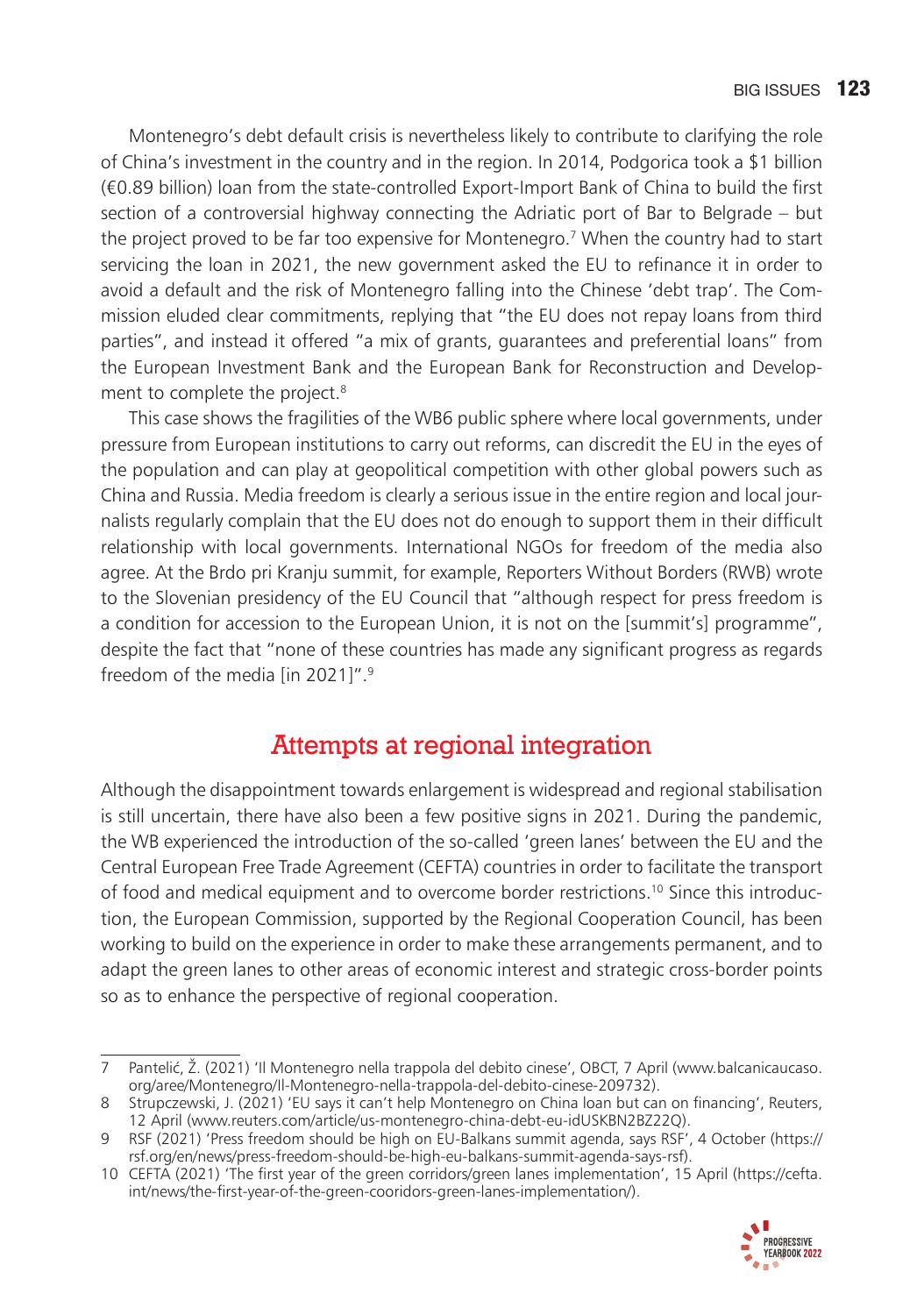In addition, three countries in the region – Albania, North Macedonia and Serbia – decided to strengthen their political and economic ties, launching the Open Balkan Initiative (previously known as 'Mini-Schengen'). Different agreements have now been signed on

Albania, North Macedonia and Serbia decided to strengthen their political and economic ties, launching the Open Balkan Initiative

disaster risk reduction and on the free movement of goods, but the most important proposals concern the possibility of creating a totally free labour market in the region, and of dropping border controls for people and goods by January 2023 – a move that according to the World Bank could save up to  $\epsilon$ 2.7 billion for the countries involved.<sup>11</sup>

Bosnia and Herzegovina, Kosovo, and Montenegro have also been invited to join the Open Balkan Initiative, but until now they have shown little interest. Kosovo has explicitly linked its opposition to Serbia's refusal to recognise its independence, despite previously agreeing to join the initiative in the controversial 'Washington Agreement' that was pushed

by the Trump administration and signed by both parties in September 2020.<sup>12</sup>

Bosnia and Herzegovina and Montenegro see the Open Balkan Initiative as overlapping with the already existing Common Regional Market Initiative. They also say that they are primarily focused on the EU integration process. Regardless of the official motivations, these countries appear weary of seeing the predominant role of a reinvigorated Serbia in the Open Balkan Initiative, and they seem concerned that the creation of a space for free movement in the WB region could in reality represent a mere consolation prize, while EU accession slips further away.

To make things more complicated, while the US and Germany have to some extent expressed their support for the Initiative, the EU approach towards it remains unclear. Indeed, after their last meeting in the framework of the Open Balkan Initiative in early November, the governments of Albania, North Macedonia and Serbia said in a joint statement, that the Initiative was necessary due to the "questionable capacity of the EU to integrate new members. They also said that the WB "paid grave costs for the delays in the EU perspective".13

It is not completely clear whether the Open Balkan Initiative is a fruitful continuation of the EU policies in the WB or a competing project. During the visit of German Chancellor Angela Merkel to Tirana in September 2021, Albania's President Edi Rama called the Open

<sup>13</sup> EWB (2021a) 'Joint statement of the Open Balkan members: region stuck EU's dilemmas, we are committed to bridge the gap', 5 November (https://europeanwesternbalkans.com/2021/11/05/joint-statement-of-the-open-balkan-members-region-stuck-eus-dilemmas-we-are-committed-to-bridge-the-gap/).



<sup>11</sup> Brezar, A. (2021) 'As EU membership stalls, Balkan countries make controversial move to create their own mini-Schengen', *Euronews*, 31 August (www.euronews.com/2021/08/31/as-eu-membership-stallsbalkan-countries-make-controversial-move-to-create-their-own-mini-).

<sup>12</sup> The agreement aimed at facilitating economic normalisation between the two countries, yet it was highly criticised for the inclusion of some non-economic clauses that risked undermining the EU membership perspective of both countries. The clauses also risked compromising the bilateral dialogue that was facilitated by the European Union itself.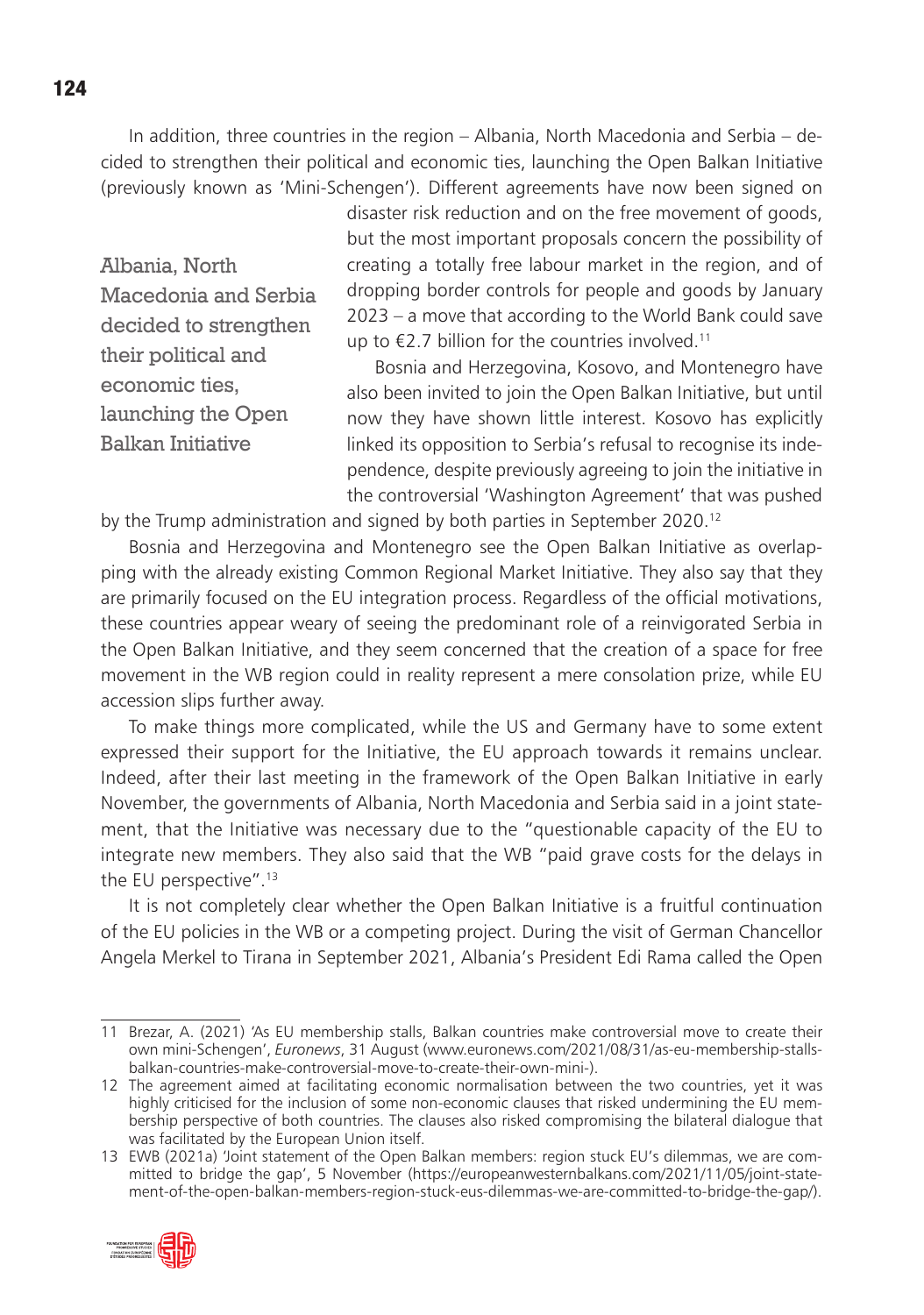Balkan Initiative a "child of the Berlin Process and a mechanism to accelerate it".<sup>14</sup> The Berlin Process, promoted by Merkel in 2014, is indeed one of the latest attempts to relaunch the European integration of the WB via economic incentives, focusing in particular on the enhancement of energy and transport infrastructures to improve regional connectivity.15

Whether the Berlin Process has been successful in addressing the challenges of enlargement is still an open question. On the one hand, it can be considered a useful mechanism to keep the dialogue between 'enlargement-friendly'

It is not completely clear whether the Open Balkan Initiative is a fruitful continuation of the EU policies in the WB or a competing project

EU member states and the WB6 alive, while fostering cooperation and good neighbourly relations among the WB6 thanks to its regional approach. Furthermore, the continuous engagement of the WB6 in the Berlin Process has been crucial in order to balance the influence of extra-EU powers in the region at a time when alternatives offered by Russia, China and Turkey are becoming increasingly appealing.

The end of Merkel's premiership will undoubtedly create a vacuum as she has always been the main advocate of the Berlin Process. The vacuum hopefully will now be filled by a new pro-enlargement German government. During the visit of European Commission President Ursula von der Leyen to the WB region in late September 2021, she ensured her commitment to pushing the Berlin Process forward. Yet it remains to be seen whether these commitments will translate into concrete policies.

The WB focus on economic cooperation at a regional level may risk isolating these countries, instead of bringing them closer to the EU and its member states. The WB's 'roam like at home' regime, for example, has eliminated all roaming costs between the Balkan countries since July 2021 but despite being fully supported by the EC, the agreement – at least for now – does not include mobile telephone tariffs between WB6 and the EU because according to the EC this step has been left for a future "roadmap for the reduction of roaming charges between the EU and the Western Balkans".16

<sup>16</sup> European Commission (2021) 'The Western Balkans become a roaming free zone: the roam like at home" regime starts on 1 July with the support of the EU', 1 July (https://ec.europa.eu/neighbourhoodenlargement/news/western-balkans-become-roaming-free-zone-roam-home-regime-starts-1-july-support-eu-2021-07-01\_en).



<sup>14</sup> EWB (2021b) 'Relationship between Berlin Process and Open Balkan Discussed during Merkel's Tirana visit', 15 September (https://europeanwesternbalkans.com/2021/09/15/relationship-between-berlinprocess-and-open-balkan-discussed-during-merkels-tirana-visit/).

<sup>15</sup> The Berlin Process has so far involved all of the WB6, and eight EU member states (Austria, Bulgaria, Croatia, Germany, Greece, Italy, Poland, Slovenia) plus the UK.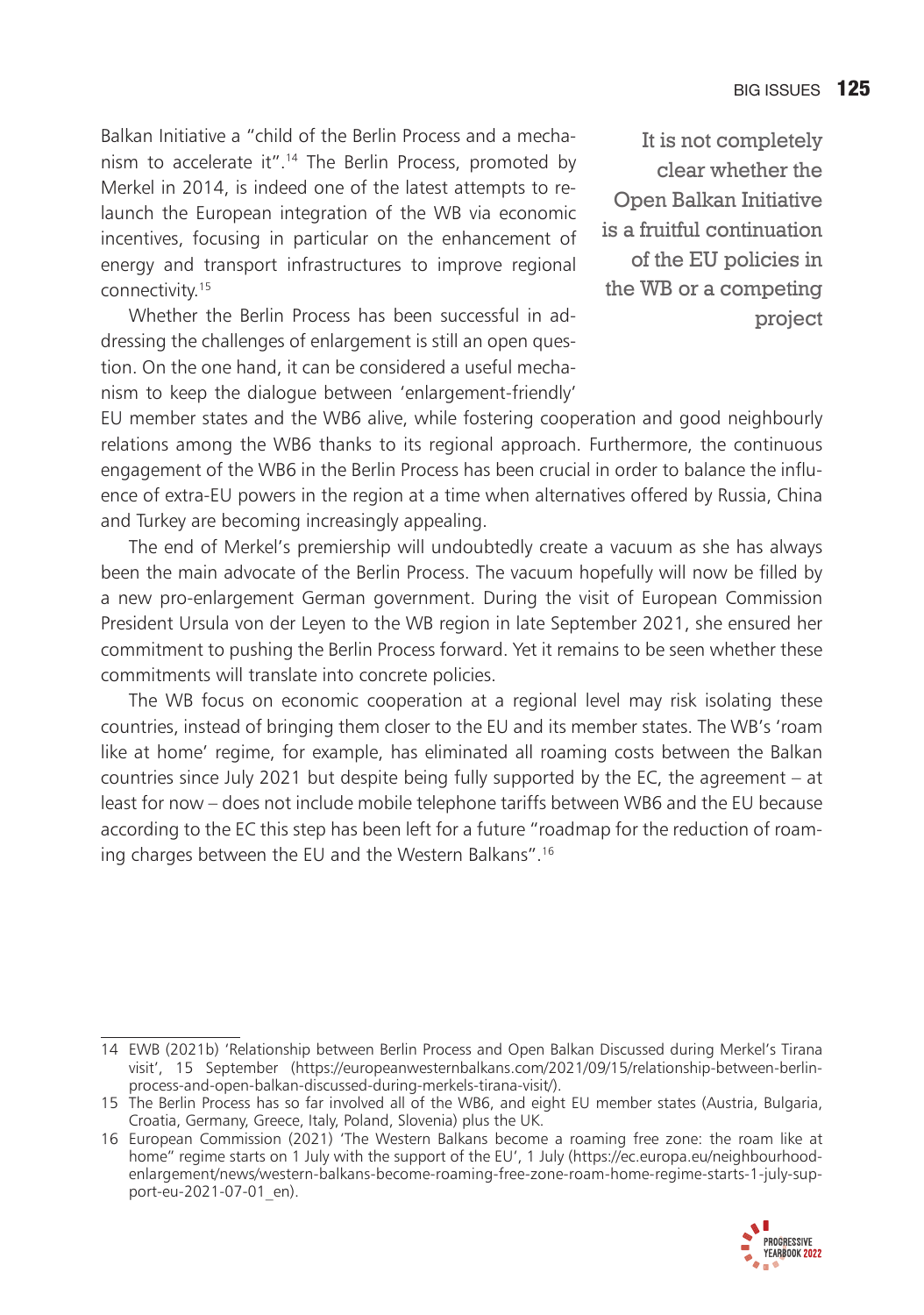#### The environmental challenge as an opportunity

The WB6 is today a de facto enclave within the geographical space of the EU. This has considerable implications in certain policy fields. Addressing environmental issues, for instance, requires good collaboration between the EU and the WB countries but, although environmental degradation has no borders, the implementation of cross-border policies between the EU and WB6 is challenging.

Western Balkan countries are highly vulnerable to climate change and the region hosts several of the most polluted cities in the world. Problems related to air pollution become particularly evident and alarming during the winter months, as private heating in most cities still relies on wood and coal, making it the main cause of air pollution in the region.<sup>17</sup> Apart from Albania, all other countries in the region have functioning coal plants – most of them built generations ago – and local economies largely depend on coal.<sup>18</sup>

In 2020, the European Commission issued a Green Agenda for the WB, aiming to create stronger links and to promote joint climate and environmental actions between the EU and the WB. The implementation of the Green Agenda is now expected to progress since the adoption in September 2021 of the regulation for the Instrument for Pre-Accession assistance (IPA III) and since the approval of the Agenda Action Plan at the EU-WB summit in Brdo in October 2021.

However, the costs for the adoption of the whole EU environmental acquis for each WB country exceed the sum allocated through the IPA for the entire region. Not only are the costs for the environmental transition much larger than the resources available, but also some of the policies – in particular, those on decarbonisation – cannot be achieved without major social costs. Considering the general economic fragility of the countries involved, it is clear that the WB cannot sustain such costs on their own.19

What is worse, the Green Agenda and the growing demand for clean and renewable energy may even have effects that contradict the goals of the green transition. As many environmental activists and researchers have denounced, the extraction of lithium which is largely available in Serbia and used for electric car batteries, or the construction of small hydroelectric power plants as a renewable energy source that exploits the many rivers in the region, cause the devastation of local WB ecosystems.

The problems of pollution and environmental degradation have become a cause of growing concern among the WB population. The over-exploitation of natural resources

<sup>19</sup> OBCT and CeSPI (2021) 'EU Strategy for the Adriatic and Ionian Region (EUSAIR) facilitating the enlargement process of Western Balkans' (https://ec.europa.eu/regional\_policy/sources/cooperate/adriat\_ionian/pdf/eusair\_enlarg\_west\_balkans.pdf).



<sup>17</sup> In Sarajevo, one of the most polluted cities in the region, two thirds of homes are still heated with wood and coal. According to the World Health Organization, the per capita mortality rate in Bosnia and Herzegovina that is attributed to household and environmental air pollution is 223.6 per 100,000, which is one of the highest mortality rates by air pollution in the world: SITA and OBCT (2020) 'Analysis of the territorial challenges, needs and potentials of the Adriatic-Ionian Region and strategic options for post-2020 ADRION Programme Territorial Analysis' (www.adrioninterreg.eu/wp-content/uploads/2020/09/ ADRION-territorial-analysis-post-2020-final-approved.pdf).

<sup>18</sup> Coal accounts for over half of the gross electricity production in BiH (75%), Serbia (72%), North Macedonia (60%) and Montenegro (54%): SITA/OBCT (2020) op cit.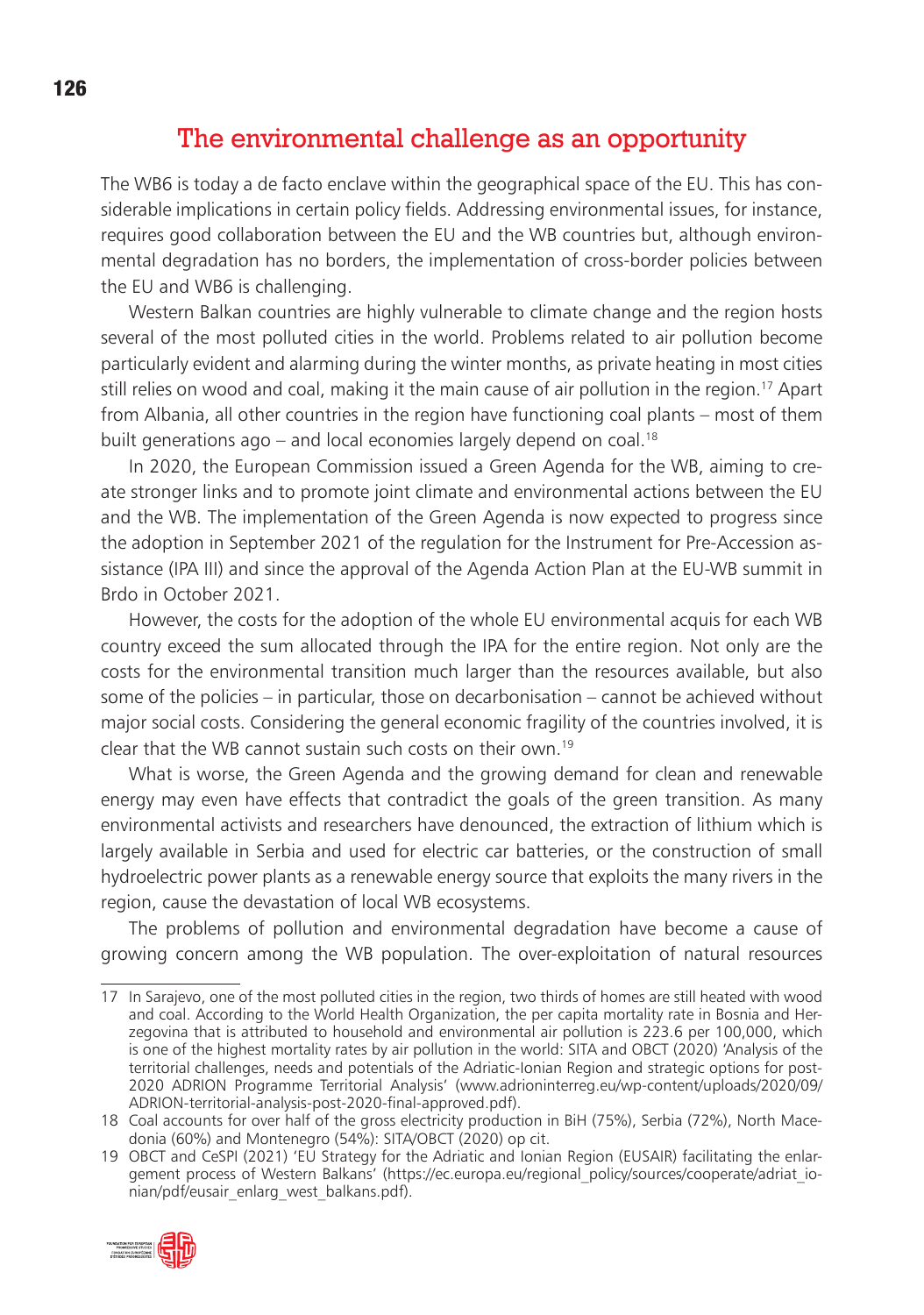has triggered the creation of numerous environmental movements, both in the main urban centres and in remote areas directly affected by the exploitation of resources.

These environmental movements bring together thousands of people, especially youth, from all over the political spectrum. They thus mobilise to denounce the uncontrolled construction of small hydroelectric power plants, corrupt practices for tendering, and noncompliance with the rules and procedures for environmental impact assessments of the various projects.

One of the most recent initiatives is the Ecological Revolt movement in Serbia. This brings together 70 environmental organisations that call on the government to put an end to the uncontrolled exploitation of the country's environmental resources, in particular for the construction of small hydropower plants and a controversial mining project conducted in western Serbia by the British-Australian company Rio Tinto.

Environmental social movements fighting to protect rivers have also been creating alliances at regional level. This development culminated in summer 2021 with the establishment of the 'Odbranimo r(ij)eke Balkana' (Let's Defend the Balkan Rivers) network which brings together environmental groups from Bosnia and Herzegovina, Croatia, Kosovo, Montenegro and Serbia to campaign against the construction of mini hydroelectric power plants.<sup>20</sup>

The increasing importance that such mobilisations are acquiring indicates the will of the citizens to participate in the decision-making processes, to make their voices heard and to be taken into account, especially in the field of environmental protection where political choices have a direct impact on their lives. The democratisation potential of such initiatives should not be overlooked in terms of European integration either.

In turn, it should be noted how social movements can benefit from the progress made in the negotiation process. For instance, much attention and media coverage were given to the mobilisation against the construction of hydropower plants in the Valbona Valley National Park in Albania. In 2017, residents of the Tropoja Municipality in Northern Albania and the NGO Toka (The Organisation to Conserve the Albanian Alps) took a case to the Administrative Court of Tirana, denouncing the environmental damage and negative impact on people's lives and tourism that was being caused by the construction of two hydropower plants.<sup>21</sup>

In July 2021, following years of civic protests and legal struggles, the Albanian High Court ruled in favour of the temporary suspension of the construction of the power plants. Although it took four months to enforce the ruling of the court, $22$  the final success of the legal action was a sign of positive development in the functioning of the judiciary and the rule of law in the country – one of the main achievements of the EU enlargement process that at the end 2020 enforced a complex vetting process of Albanian judges. The challenging EU-driven

<sup>22</sup> After the initial refusal of a local bailiff to enforce the ruling, the case was taken over by another court official who finally decided to execute the order at the beginning of November 2021, under growing pressure from activists and environmental organisations.



<sup>20</sup> Sito-sucic, D. (2021) 'Balkan green activists join forces in fight to save rivers', Reuters, 21 July (www. reuters.com/world/europe/balkan-green-activists-join-forces-fight-save-rivers-2021-07-03/).

<sup>21</sup> Sinoruka, F. (2021) 'Construction of Two Hydropower Plants Ordered to Halt in Albania', *Balkan Insight*, 3 November (https://balkaninsight.com/2021/11/03/construction-of-two-hydropower-plants-orderedto-halt-in-albania/).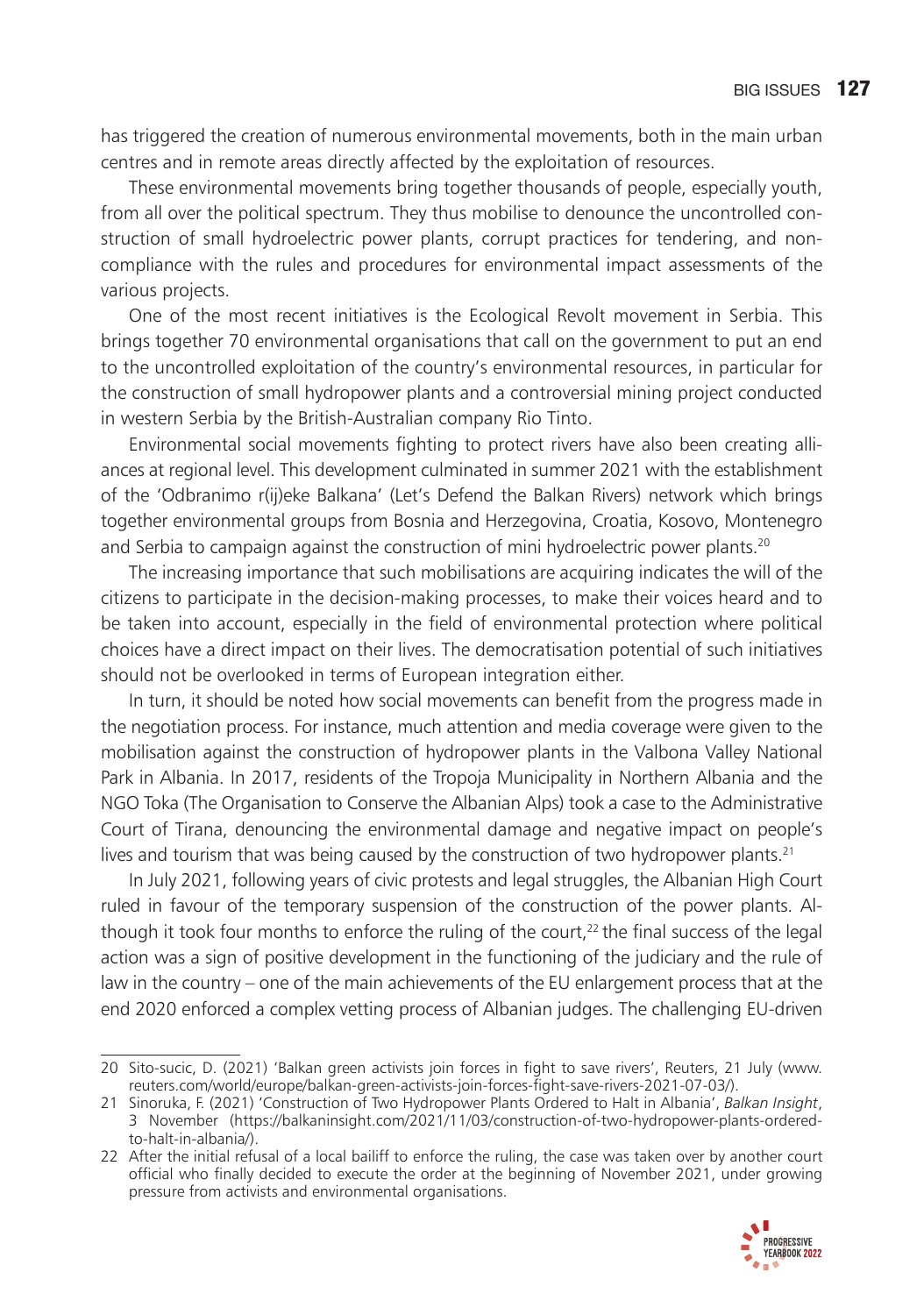The environment constitutes the best policy field to create an alliance between EU institutions and local WB civil societies in order to advance the EU enlargement process

reforms on the integrity and independence of the judiciary have had direct implications for civil society and social movements, which can now resort to strategic litigation when defending the environment in their respective countries.

Currently, the environment constitutes the best policy field to create an alliance between EU institutions and local WB civil societies in order to advance the EU enlargement process.23 There is clear political commitment, with climate action being high on the EU agenda, and with engaged local NGOs and social movements in place. Furthermore, if the WB governments make good use of the available resources, it will be possible to advocate the 'more for more' approach

– in other words, the provision of EU financial support according to the pace of reform. The results from the use of these resources will be in the general interest, including that of the EU member states themselves.

# The Balkan route: exporting instability instead of democracy

While environmental policy opens up positive prospects for the WB, the EU asylum policy highlights a political debacle. Since the Balkan route started to become a major migratory path to Western Europe, especially during the humanitarian crisis in 2015-16, the WB6 have been tasked with securing the EU's external borders.

Since this time, there has been a reversal of roles in EU-Balkan relations. It is now the EU member states on the Balkan route – such as Greece, Bulgaria and Croatia – that adopt practices contrary to national, international and European asylum provisions and to general respect for human rights. Pursuing policies of the militarisation of its boundaries and with the practice of illegal pushbacks, the EU has started exporting insecurity and the violation of human rights to the WB region, instead of stability and democracy.<sup>24</sup>

This situation is particularly problematic in Bosnia and Herzegovina, a country on the brink of breaking apart, and which has become the central hub of the Balkan route after the closure of the border between Serbia and Hungary. Most migrants gather in the Una-Sava canton, close to the Croatian border, in an attempt to enter EU territory. The burden of hosting the migrants has fallen primarily on the canton, part of the Federation of Bosnia and Herzegovina (the Croat-Bosniak entity), thus fuelling new tensions with the Serbianmajority Republika Srpska.

<sup>24</sup> Chiodi, L. and Coletti, R. (2021) 'La rotta balcanica 5 anni dopo' (www.cespi.it/sites/default/files/documenti/rapporto\_completo\_def\_0.pdf).



<sup>23</sup> Clingendael (2021) 'The Green Agenda: providing breathing space for Western Balkans citizens?' (www. clingendael.org/sites/default/files/2021-07/PB\_The\_Green\_Agenda\_3thproof.pdf).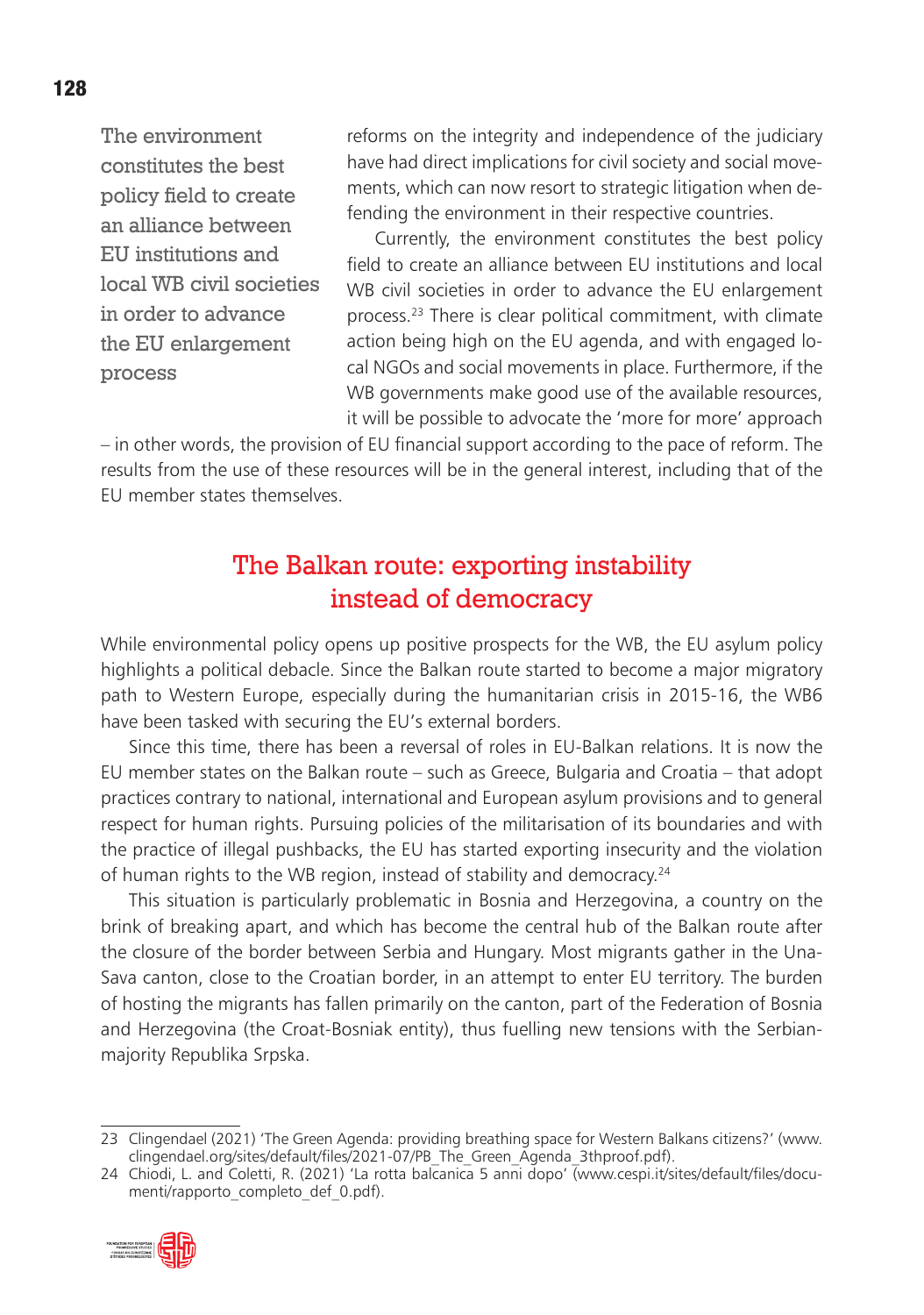Stuck nearby the EU borders, and violently pushed back by the Croatian police, most of the migrants in BiH are living a precarious life, often in makeshift camps, with no running water, lavatories, showers or electricity. In November 2021, a new migrant centre capable of hosting up to 1,500 people was opened in Lipa by the International Organization for Migration (IOM) after a makeshift camp in the same area was destroyed by fire in December 2020.

The negative consequences of the illegal pushbacks carried out by EU member states include the further weakening of the so-called 'transformative power' of the EU enlargement policy. The right of asylum is part of the *acquis communautaire* that the Balkan countries are committed to introducing in their respective national regulations. Once the WB countries transpose the EU *acquis* into their legal systems, they will face the more serious difficulty of giving substance to these obligations – but given that it is the EU member states that betray the very principles that the candidate countries should adopt, the latter can hardly feel encouraged to do so.

Due to its internal difficulties in sharing the burden of migration pressure, the EU is therefore not only betraying its values and its legal order, but is also losing its ability to influence the WB region positively. After years of the EU being severely criticised for favouring stability over democracy in the WB region (an approach that came to be labelled 'stabilitocracy'), the more recent externalisation of migration management has considerably worsened the situation, and shown the dark face of the European Union.<sup>25</sup>

# **Prospects**

The prospects for a future enlargement of the EU to the Western Balkans in the middle or even in the long term indeed look grim. Lately, the US has re-engaged in the Bosnian crisis, as well as in the Kosovo-Serbia conflict, but the expectation that Washington would return to play a central role in the region under the Biden administration has been deluded. In the long term, the US is increasingly focused on its Pacific rather than its Atlantic relations – a trend that is not going to change in the foreseeable future. The EU therefore needs to find a solution for the Western Balkans on its own.

It is not quaranteed that the next five rounds of rotating presidencies of the EU Council – France, the Czech Republic, Sweden, Spain and Belgium – will give any special attention to the WB region. Moreover, there is a risk that the EU's interest towards the WB6 will come from the 'wrong' governments, such as Orbán's Hungary, that are in search of souverainist, authoritarian or secessionist allies in the region. This is something that can only hinder the WB's European perspective.

However, the new German coalition agreement bears some encouraging signs for the WB region as the German coalition parties have confirmed Berlin's commitment to back the EU

<sup>25</sup> Webb, J. (2020) 'The "refugee crisis" and its transformative impact on EU-Western Balkans relations', *Journal of Ethnic and Migration Studies*, December, pp. 1-18 (https://doi.org/10.1080/1369183X.2020. 1851466).

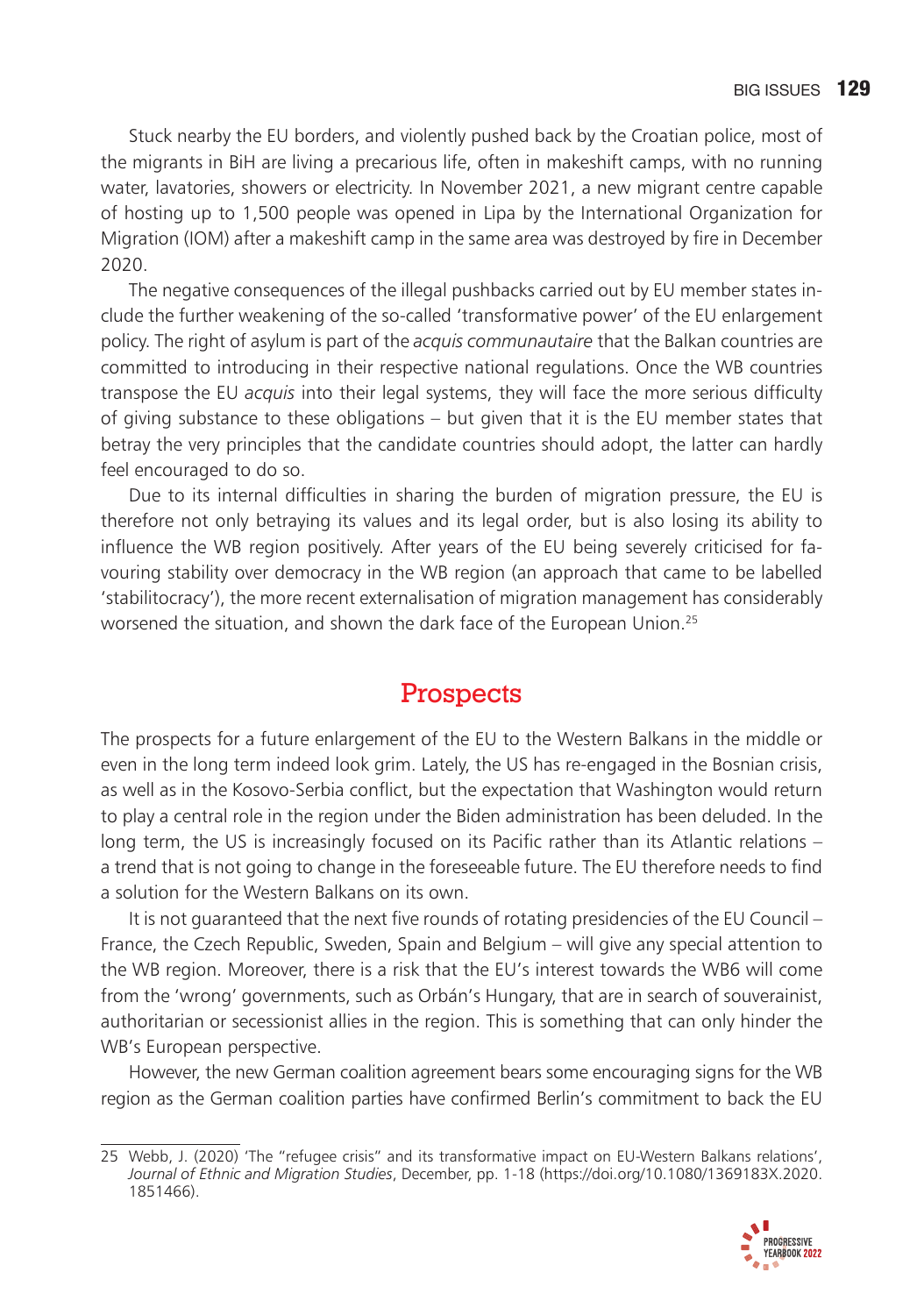There is a risk that the EU's interest towards the WB6 will come from the 'wrong' governments, such as Orbán's Hungary, that are in search of souverainist, authoritarian or secessionist allies in the region

accession process of the WB6, to open the first EU accession chapters with Albania and North Macedonia, and to support the EU-led normalisation dialogue between Kosovo and Serbia and the territorial integrity of Bosnia and Herzegovina. Lately, even France has appeared more interested in BiH's constitutional reforms than in the past, while Italy regularly reaffirms its commitment to the EU's enlargement to the WB.

While the large financial package defined by the Economic and Investment Plan in 2020 and approved in Brdo in 2021 was presented as confirmation of EU support towards WB integration, this actually tends to show that EU member states appear more inclined to put money on the table than to give their political commitment to completing the EU integration process of the WB6.

The strongest hopes for enlargement come from developments in the environmental field. The common concern of both the EU and the WB over climate change is a driver for larger EU investment in the WB and creates new dynamism in local civil societies. Indeed, their partnership with the European Commission as part of the enlargement process generates positive changes, despite the contradictions between environmental protection or decarbonisation policies and economic growth.

By contrast, a severe warning comes from the EU deadlock in its asylum policy. While the EU cannot allow deviation from its rules and principles without devastating consequences, the complete loss of EU credibility in its relationship with the WB is just a minor price to pay, in comparison with the collapse of the legal order upon which the EU-WB relationship is built.

New opportunities nevertheless arise when the two processes – EU consolidation and enlargement – influence each other. One example can be seen in the fact that the troubles the EU is today facing with a few member states, which disregard or openly violate EU provisions in different fields (from asylum policy to independence of the judiciary) are being tackled with the Rule of Law (RoL) mechanism that builds on the EU's long and solid experience with the WB.

The EU's experiences with RoL benchmarks in the WB have thus gradually developed into a yardstick by which to measure the drift of member states. For decades the EU worked on voluntary adherence to its principles and rules by member states, and infringement procedures and court rulings were sufficient to address its deviant members. With the 2014 enlargement and the current deepening of EU integration, the need for stronger incentives has emerged.

With the RoL, and the possibility to suspend financial transfers, the EU is today trying to introduce a new and harder mechanism to compel member states to abide by its common rules – a vital condition for the EU to function. With intertwined economies and challenging external competitors, the EU risks disintegrating if respect of the legal order upon which it is based is not guaranteed.